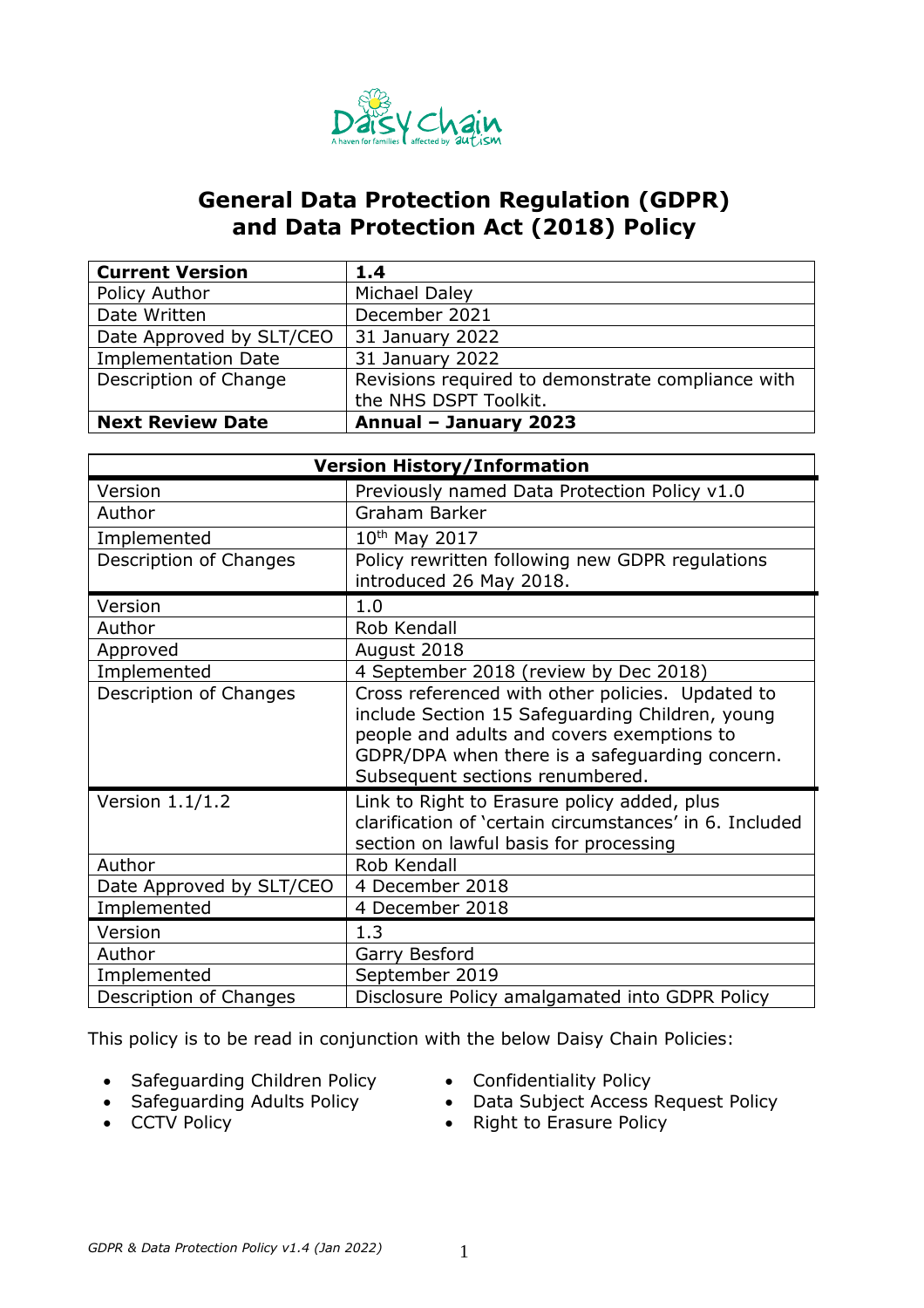# **General Data Protection Regulation (GDPR) & Data Protection Act (2018) Policy**

#### **1. Introduction**

This document sets out the obligations of Daisy Chain with regard to data protection and the rights of the people with whom it works in respect of their personal data under both the General Data Protection Regulation (herein GDPR), which was introduced on 25<sup>th</sup> May 2018 and the Data Protection Act 2018.

This policy shall aim to set out the procedures which are to be followed by Daisy Chain, its trustees, staff and volunteers. Agents working on behalf of Daisy Chain are also required to follow this policy when handling and processing personal data.

Daisy Chain views the correct and lawful handling and processing of personal data as key to its success and dealings with its employees, volunteers and third parties. Daisy Chain will ensure that it handles all personal data correctly and lawfully.

#### **2. Policy Statement**

Daisy Chain is committed to a policy of protecting the rights and privacy of individuals in accordance with the GDPR and Data Protection Act 2018.

Daisy Chain needs to process certain information about its staff, volunteers, service users and other individuals and organisations it has dealings with, for administrative and legal purposes.

To comply with the law, the information about these individuals must be collected, processed and used fairly under the terms that have been agreed. All information is to be stored safely and securely and must not be disclosed to any third party unlawfully.

This policy applies to all trustees, employees and volunteers at Daisy Chain. Any breaches of the GDPR, Data Protection Act 2018 or the GDPR policy may be considered to be an offence. In this event, Daisy Chain's disciplinary procedures may be applied. All breaches are to be recorded by the Data Protection Officer and may in turn be reported to the Information Commissioner's Office for an external investigation to be undertaken.

As the data controller, Daisy Chain shall be responsible for, and will demonstrate continued compliance with the principles set out in Article 5 (2) of the GDPR. Therefore, as a matter of good practice, other agencies and individuals working with, or on behalf of Daisy Chain who have access to any personal information will be expected to read and comply with this policy.

#### **3. Responsibilities**

- a. **Chief Executive Officer** Will uphold the policy and provide authorisation for any investigations to take place should the relevant procedures not be adhered to
- b. **Data Protection Officer**  Has statutory responsibilities in relation to Data Protection and the upholding of policies and procedures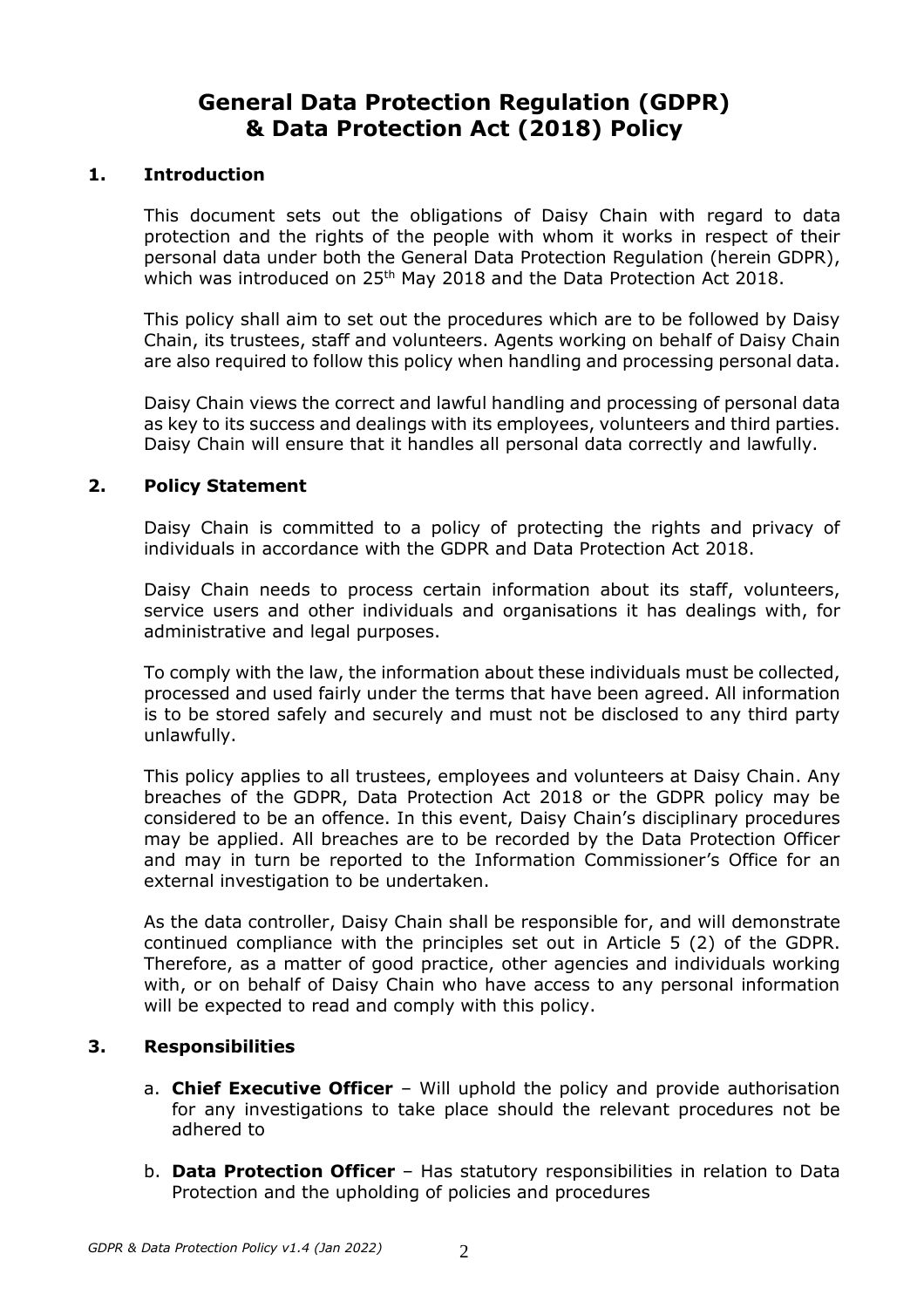- c. **Senior Leadership Team** Will ensure that teams have access to, understand and adhere to the policy and the associated GDPR regulations. They will also ensure Data Protection spot checks are completed by either themselves or their Managers.
- d. **Managers and coordinators** Will ensure that all staff are aware of and have read the policy. They will also complete Data Protection spot checks as instructed by SLT.
- e. **Staff**  Will adhere to the policy and report any potential breaches to the Data Protection Officer immediately.

### **4. Data Protection Act 2018 (DPA) and GDPR**

The GDPR officially came in to effect on 25<sup>th</sup> May 2018 following a two-year transitionary period. DPA 2018 is the UK's third generation of data protection law replacing the 1998 and 1984 acts and the Access to Personal Files Act 1987.

The GDPR has direct effect across all EU member states. This means that organisations will still have to comply with the GDPR and in most instances it will apply. However, the GDPR does give member states a limited opportunity for how it applies in their country. It is therefore important that the principles of GDPR and DPA 2018 are applied together.

GDPR has been introduced to give the data subject more control over their personal information and the reasons why it is used. Data processors must be clear on the lawful basis for processing information. There are 6 lawful reasons for processing which can be found in annex A.

#### **5. Daisy Chain's responsibility under the GDPR**

Daisy Chain as a charity is the registered data controller under the GDPR. This means that as an organisation, Daisy Chain has the overall control over the purpose for which, and the manner in which, personal data are processed.

A Data Protection Officer (DPO) has been appointed who is responsible for day to day data protection matters and for developing specific guidance notes on data protection issues for Daisy Chain.

Daisy Chain will, through appropriate management and the use of appropriate controls adhere to the following in regards to our use of personal data and special category personal data:

- Provide up to date privacy notices to data subjects.
- Collect and process appropriate information and only to the extent that it is needed to fulfil operational needs or to comply with legal requirements.
- Ensure the quality and accuracy of information when collected or received and during its use.
- Apply checks to determine the length of time information is retained.
- Take appropriate technical and organisational security measures based on risks to data subjects.
- Not transfer outside the EEA without suitable safeguards.
- Ensure that any information incidents are reported and where appropriate the data subject and the Information Comissioners Office.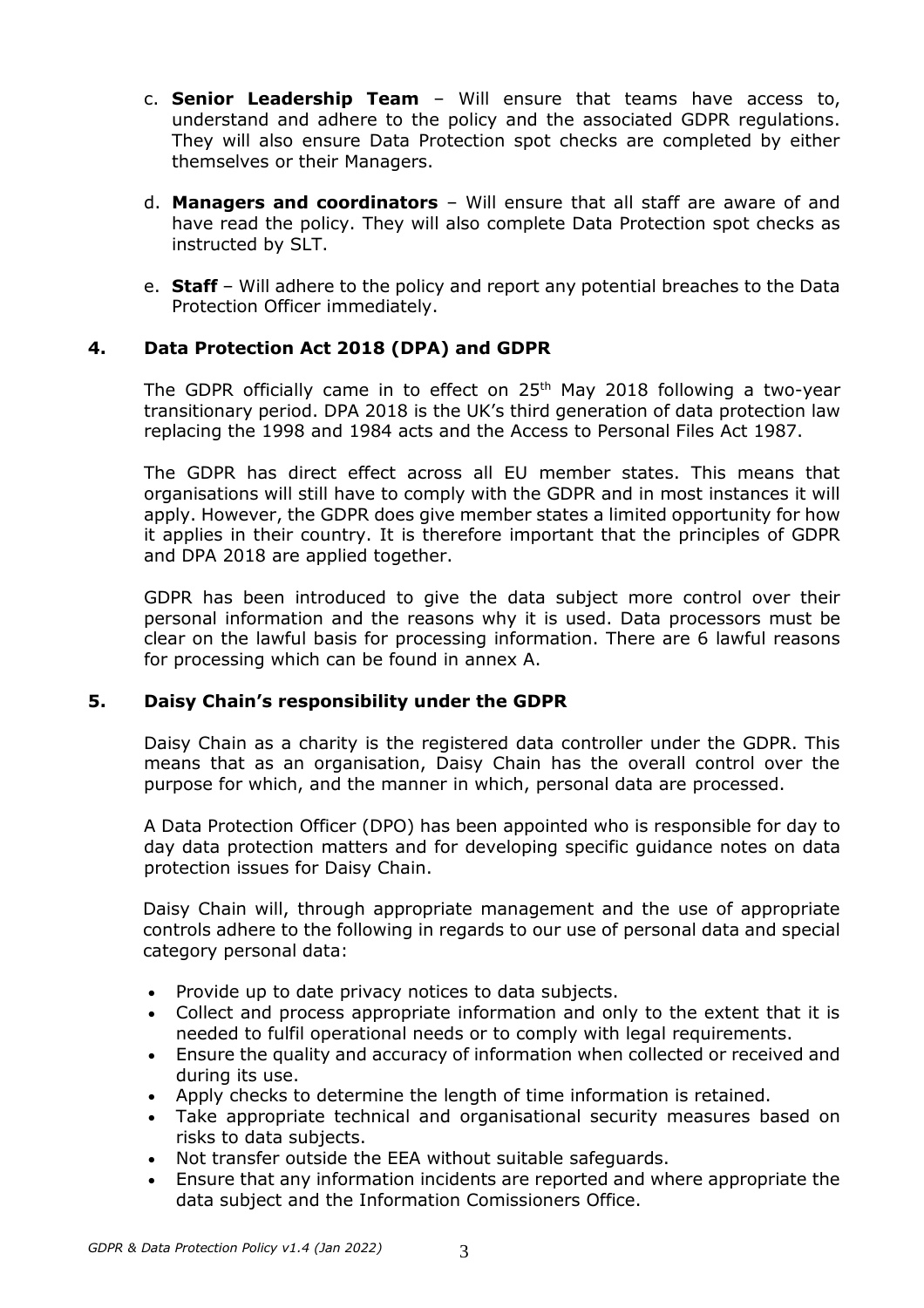- Mitigate risks to the data subjects in the event of an information incident using an appropriate data breach policy.
- Ensure that the rights of our data subjects can be properly exercised.

These rights are outlined further in Section 6.

- 1. The right to be informed
- 2. The right of access
- 3. The right to rectification
- 4. The right to erase
- 5. The right to restrict processing
- 6. The right to data portability
- 7. The right to object
- 8. Rights in relation to automated decision making and profiling.

In addition, we will ensure that:

- There is someone with specific responsibility for data protection in the organisation. The post responsible for data protection is CEO.
- Organisational information and in particular privacy risks are risk assessed, documented and controlled.
- Everyone managing and handling personal data and special category personal data understands that they are responsible for following good Information Governance / Assurance practice and for complying with the data protection legislation.
- Everyone managing and handling personal data and special category personal data is appropriately trained and supervised to do so.
- Queries about processing personal data and special category personal data are promptly and courteously dealt with within the requirements of the data protection legislation.
- Data sharing and processing is carried out under an appropriate written agreement, setting out the scope and limits of the sharing. Any disclosure of personal data will be in compliance with approved procedures.

All employees and volunteers are to be made fully aware of this policy and their duties and responsibilities under it. All employees and volunteers will take steps to ensure that personal data is kept secure at all times against unauthorised or unlawful loss or disclosure.

### **6. Individuals rights under the GDPR**

The GDPR provides individuals with rights as to how Daisy Chain uses the information that has been collected. They are:

**a.** The right to be informed – Individuals have the right to be informed about the collection and use of their personal data by Daisy Chain. This is a key transparency requirement under the GDPR.

Individuals must be provided with information including: Daisy Chain's purposes for processing their personal data, the retention periods that are employed by Daisy Chain, and who it will be shared with.

**b.** The right of access – Individuals whose data is processed by Daisy Chain have the right to access their personal data. This is sometimes referred to as subject access.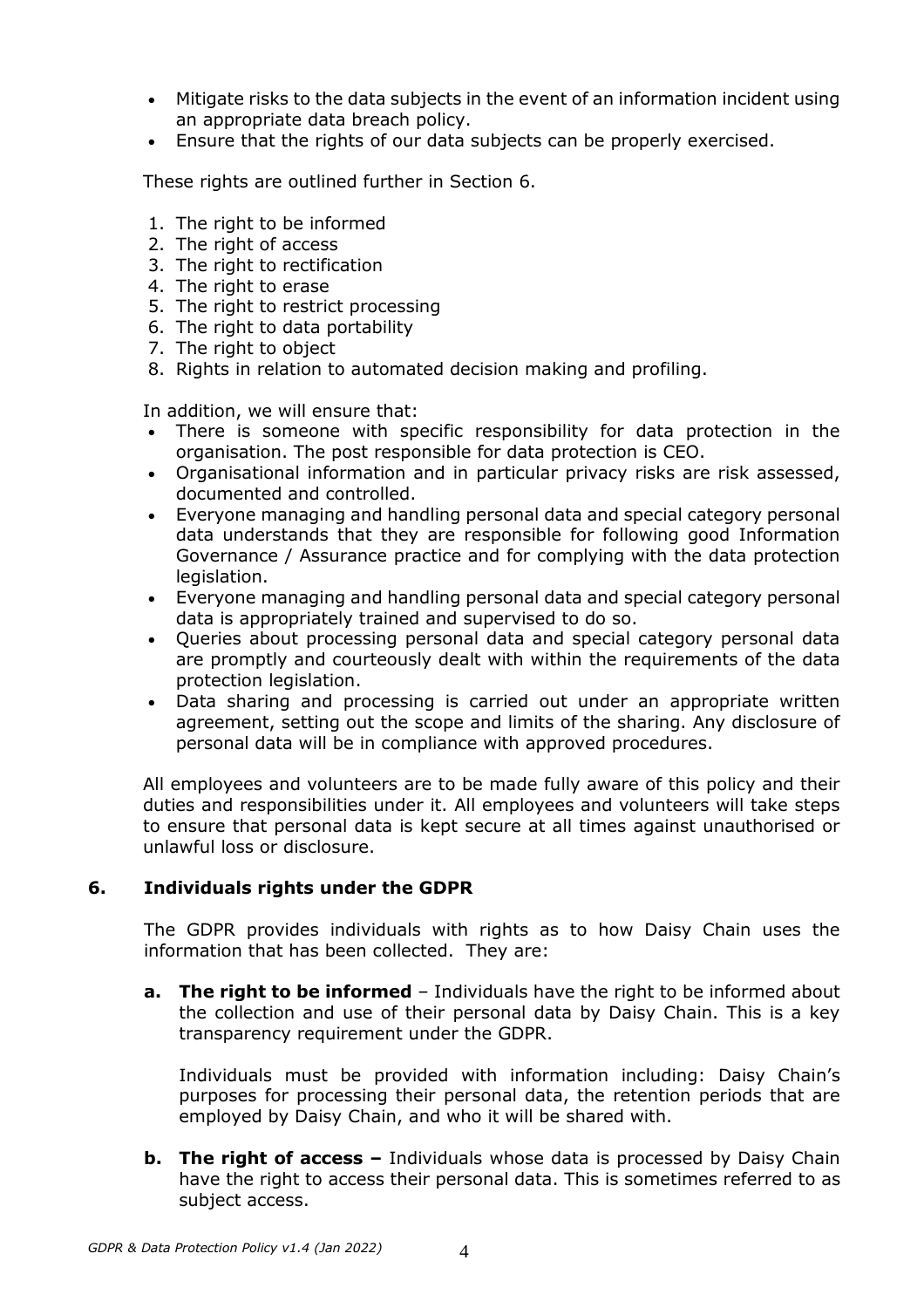Should an individual make a request to see their stored data, they can do so both verbally or in writing. Under the guidelines of the GDPR, Daisy Chain must provide the information that has been requested within one month.

Further information on an individual's right of access can be found in the Subject Access Request Policy.

- **c. The right to rectification –** An individual can make a request for their data to be corrected should it be inaccurate, or for it to be completed if it is incomplete. As with a subject access request, Daisy Chain will respond to such requests within one calendar month.
- **d. The right to erasure (also known as 'the right to be forgotten') –** The GDPR gives a right for an individual to have personal data erased. This is not absolute and can only be applied in certain circumstances (for more information please see 'Right to Erasure Policy').
- **e. The right to restrict processing –** Under the GDPR, individuals have the right to request the restriction or suppression of their personal data. In these circumstances, if processing is restricted, personal data can be stored but not used. This is not an absolute right for the individual and can only be used in certain circumstances. In the event that a request is received, contact the Data Protection Officer.
- **f. The right to data portability –** This allows individuals the right to receive any personal data they have provided to a controller (in this instance to Daisy Chain) in a structured, commonly used and machine-readable format. It also gives them the right to request that a controller transmits this data directly to another controller, i.e. Microsoft Word/Excel.
- **g. The right to object –** GDPR gives individuals the right to object to the processing of their personal data in certain circumstances. For instance, individuals have an absolute right to stop their data being used for direct marketing.
- **h. Rights in relation to automated decision making and profiling -** The UK GDPR has provisions on automated individual decision-making (making a decision solely by automated means without any human involvement); and profiling (automated processing of personal data to evaluate certain things about an individual). Profiling can be part of an automated decision-making process.

#### **7. Children and the GDPR**

Children require particular protection when their personal data is being collected and processed as they may be less aware of the risks involved. When processing the personal data of a child, it should remain the intention to protect them from the outset.

There must be a clear and understood lawful basis for processing the personal data of a child. It is possible to use consent as the lawful basis however this may not be the most suitable. Data Protection Impact Assessments (DPIA) (see Annex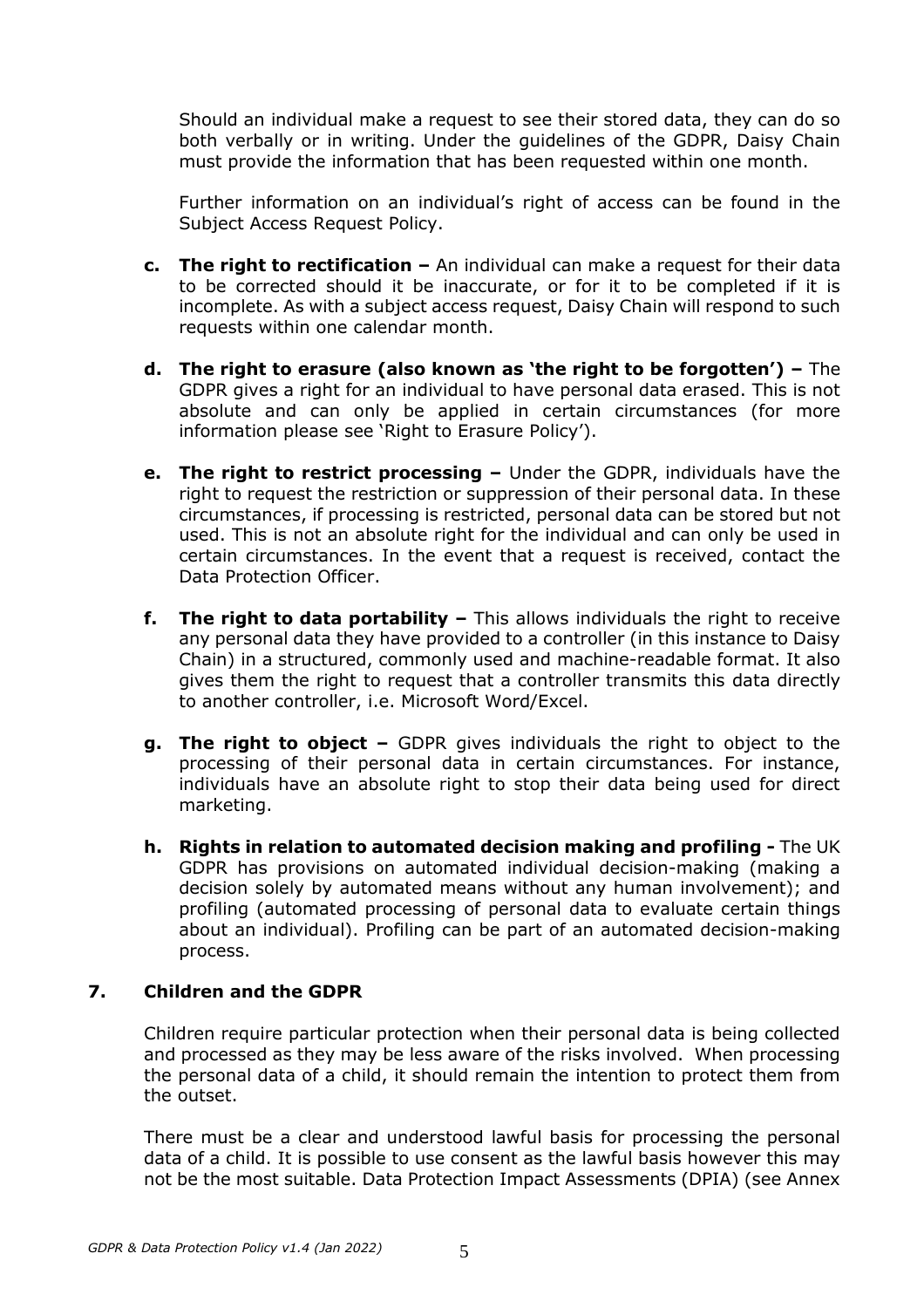D) should be used as a matter of good practice, as a means to assess and mitigate the risks to children.

Children have the same rights as adults over their personal data and how it is used. These include the rights to access their personal data; request rectification; object to processing and have their personal data erased.

#### **8. Reporting a suspected Data Breach**

Under the GDPR and DPA 2018, a data breach is defined as:

"A breach of security leading to the accidental or unlawful destruction, loss, alteration, unauthorised disclosure of, or access to, personal data".

This includes breaches that are the result of both accidental and unlawful causes. It also means that a breach is more than just about losing personal data.

For example, personal data breaches can include:

- a. access by an unauthorised third party;
- b. deliberate or accidental action (or inaction) by a controller or processor;
- c. sending personal data to an incorrect recipient;
- d. computing devices containing personal data being lost or stolen;
- e. alteration of personal data without permission; and
- f. loss of availability of personal data.

When a potential data breach has occurred, the Data Protection Officer must be made aware without delay.

The DPO will then establish the likelihood and severity of the resulting risk to people's rights and freedoms. If it is likely that there is a risk then the DPO will submit a report to the Information Commissioner's Office within a maximum of 72 hours of the breach occurring.

Although not all breaches need to be reported to the Information Commissioner's Office, they do need to be recorded. It is therefore expected that staff will notify the DPO or a member of the Senior Leadership Team if they feel there has been a breach. This will allow for investigations to take place.

#### **9. Key Principles of GDPR**

The processing of all data by Daisy Chain must be done so in line with the key principles of the GDPR which are broadly similar to the principles of the Data Protection Act 1998. These principles are:

- a. lawfulness, fairness and transparency
- b. purpose limitation
- c. data minimisation
- d. accuracy
- e. storage limitation
- f. integrity and confidentiality
- g. accountability.

An explanation of the key principles can be found in **annex B**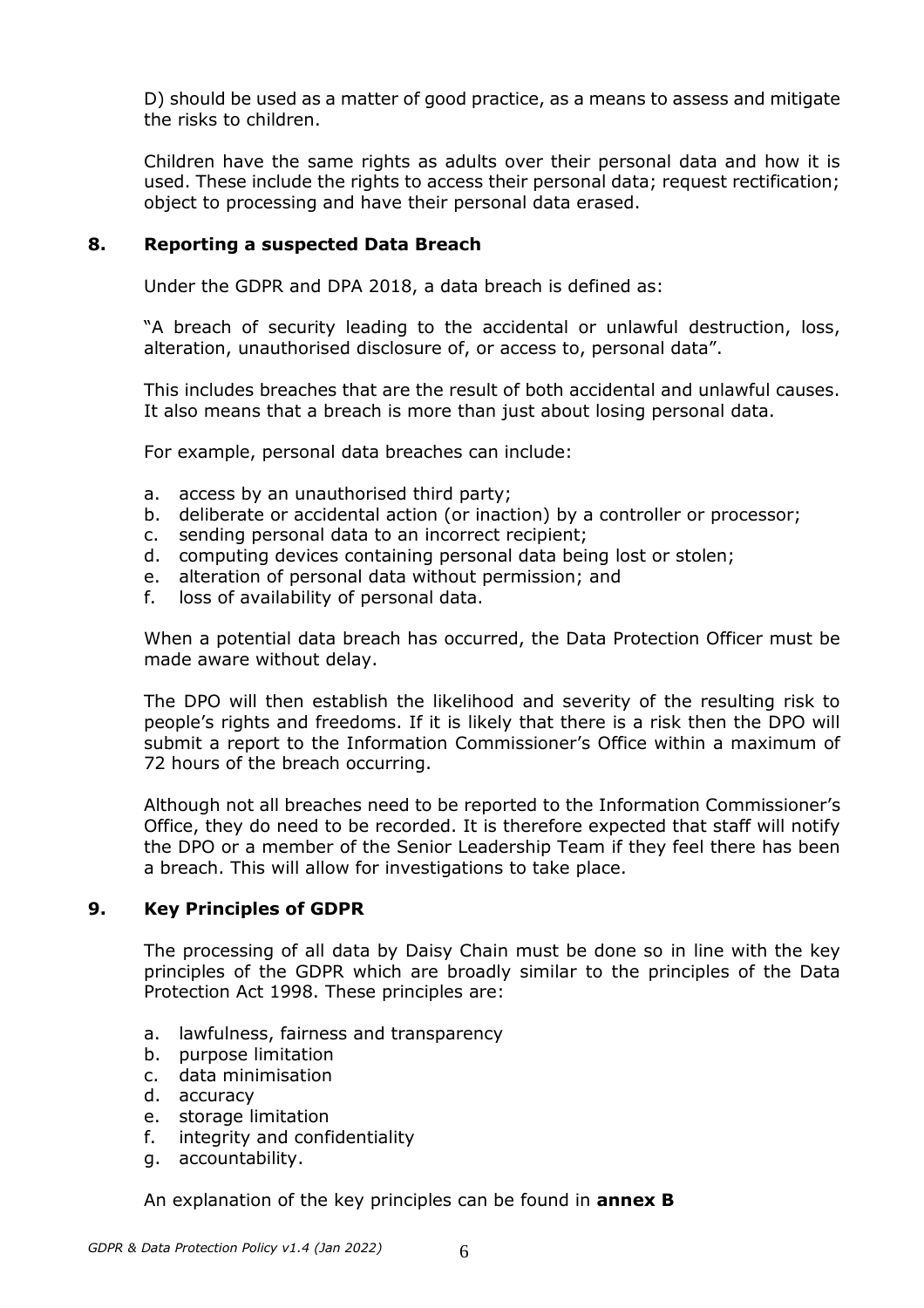#### **10. Security of Data**

Daisy Chain discourages the removal of personal information from it's sites and premises but understands that this is not always possible. Therefore, where it is deemed appropriate to do so, individuals must obtain permission from their Line Manager/SLT. If there is considered to be a risk, the decision will be made by the CEO and/or DPO. All trustees, staff and volunteers are responsible for ensuring that any personal and sensitive information which they hold are kept securely and are not disclosed to any unauthorised third party.

All personal data should be accessible only to those who require it to perform their business duties.

It is the responsibility of the individual using the data to form a judgement based on the sensitivity and value of the information in question, but always consider keeping personal data:

- a. in a lockable room with controlled access;
- b. in a locked drawer of filing cabinet;
- c. if computer based records, password protected; and
- d. if prior authorisation has been sought from a member of SLT or the DPO on an encrypted USB device.

Care should be taken to ensure that PCs and associated terminals are not visible except to authorised staff and volunteers.

All passwords are to be kept securely and are not to be shared with any other persons.

PCs are not to be left unattended without being 'locked' first and manual records should not be left where they can be accessed by unauthorised personnel.

#### **11. Security in place to prevent unauthorised access to data**

Daisy Chain uses various methods to ensure that the information which it holds is secure. This includes physical and IT related.

Current physical security measures on Daisy Chain sites are:

#### Day Centre

- a. monitored alarm system
- b. dead locks on external doors
- c. fob controlled magnetic internal doors (all)
- d. lockable filing cabinets and drawers
- e. 2 x lockable safe
- f. enclosed server
- g. key safe

#### Farmhouse

- a. monitored alarm system
- b. 5 lever locks on external doors
- c. minimum of 3 lever locks on internal doors
- d. 1 x lockable safe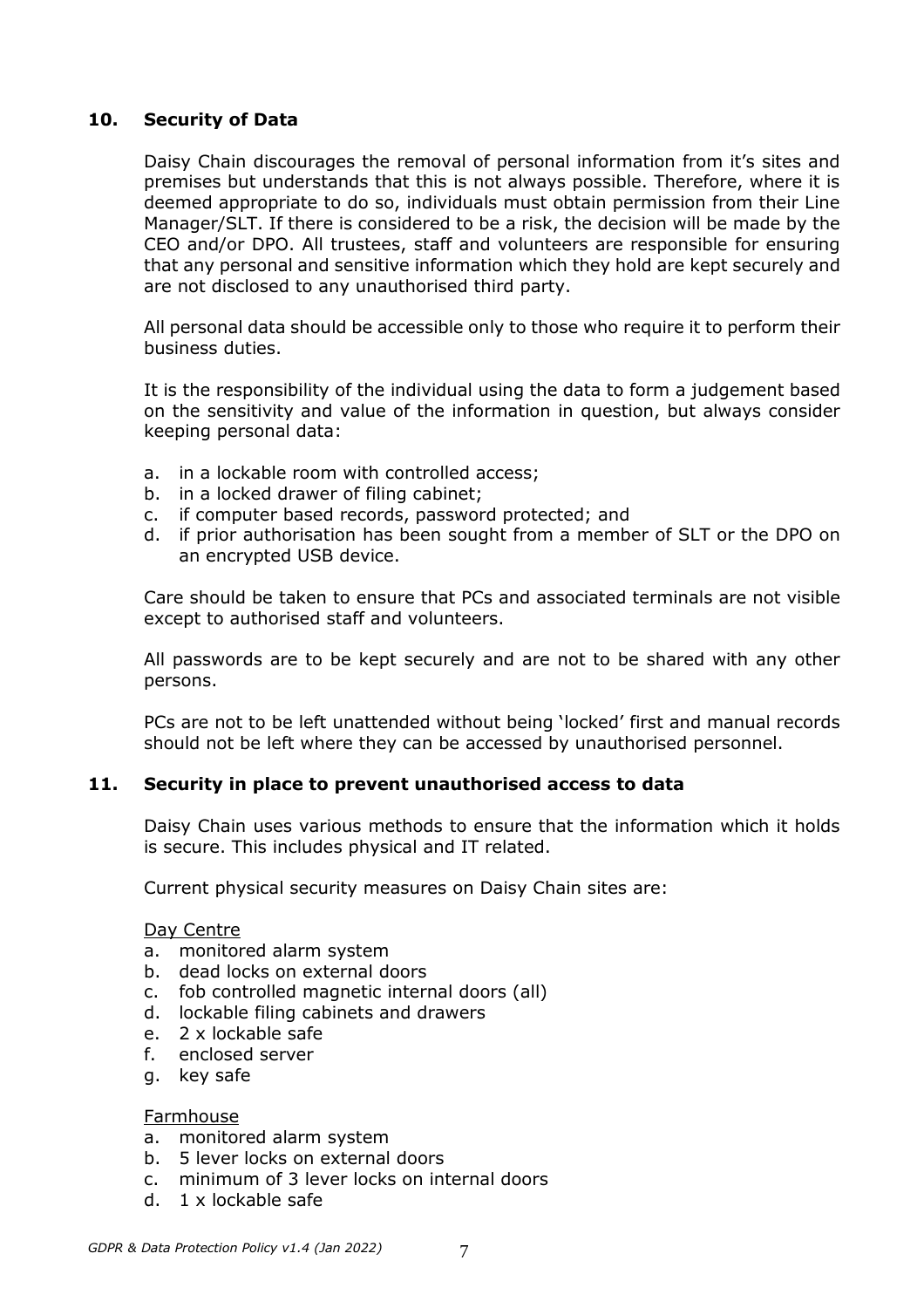- e. lockable filing cabinets and drawers
- f. key safe

#### Superstore

- a. monitored alarm system
- b. electronic locks
- c. roller shutters
- d. lockable filing cabinets and drawers
- e. lockable safe
- f. minimum of 3 lever locks on internal doors

Daisy Chain also has a secure computer network with up to date virus detection software and firewalls, which requires devices to be kept up to date. Access to the Wi-Fi network is controlled by password. This is not to be provided to any of those accessing the services offered by Daisy Chain.

Daisy Chain's devices will be encrypted and staff must ensure that encryption passwords are not stored with the device under any circumstances to avoid unauthorised access to the machine or any of Daisy Chain's systems.

Computer network policies also require passwords to be updated every three months. This also covers cloud based client management systems. Staff should ensure that passwords are strong and not easily guessable.

Staff must ensure that all computers are only used in safe locations, where sight of screen is minimised; particularly in instances where they are accessing sensitive and personal data. Similarly, where devices are not in use, these should be turned off and locked or stored carefully when not in use.

When sending emails concerning work, Staff must use their Daisy Chain email address at all times so to minimise the risk of data being intercepted. Emails sent via Daisy Chain's email system which contain personal or sensitive information must be checked to ensure they are being sent to the correct recipient. Any personal information should be password protected and communicated with the recipient separate to that email thread – For example, by a separate email or via telephone call.

#### **12. Disaster Recovery**

In the event of an IT related failure, regular data backups are undertaken to try and reduce any potential impact on the organisation and its data subjects.

Currently Daisy Chain uses various on and off-site methods to back up data which is dependent on which server/operating system is being used. They are:

- a. TimeMachine (On site) Used to back up both Apple Servers, and all network share data backs up every hour.
- b. Windows Backups (On site) Used to back up Sage applications each day;
- c. Crashplan (Off site) Creates a backup of all of the above each night.

TimeMachine has an 8tb storage capacity and will overwrite data once the disk is full. Once this happens, the oldest backup is automatically deleted.

Crashplan currently keeps infinite data and will overwrite only on instruction.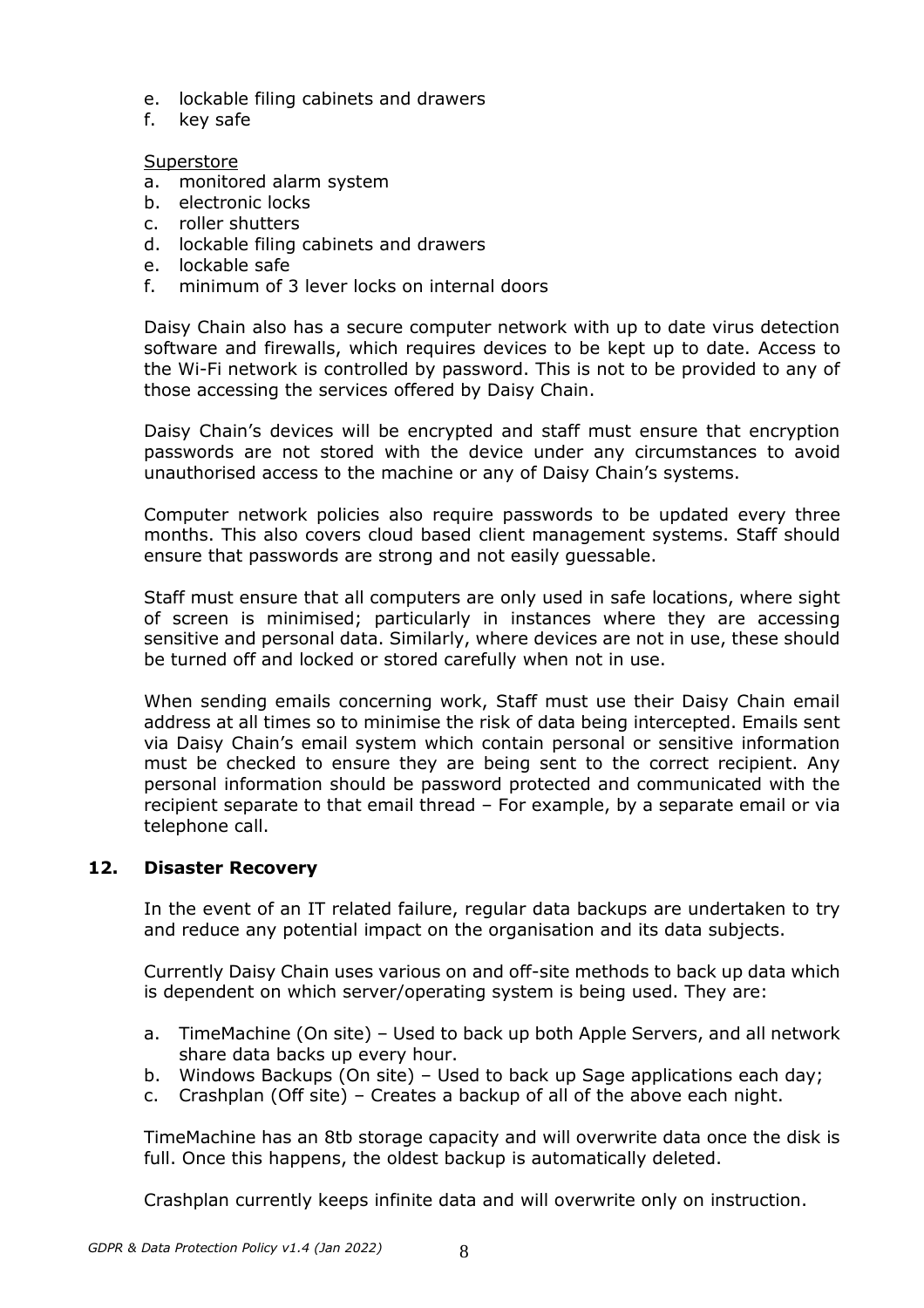### **13. Retention and disposal of data**

Daisy Chain discourages the keeping of personal, identifiable data for longer than is absolutely necessary. A considerable amount of data is collected on current trustees, staff, volunteers, students and families. However, once one of the above has ended their relationship with the organisation, it will not be necessary to retain all of the information held on them. Further information on the retention and disposal of personal data can be found in the Data Retention policy.

### **14. Disclosure of data**

Daisy Chain must ensure that personal data is not disclosed to any unauthorised third parties. All trustees, staff and volunteers should exercise extreme caution when asked to disclose personal information held on another individual to a third party. For the avoidance of doubt, it is recommended that confirmation is sought from the DPO or a member of the Senior Leadership Team before releasing any information.

Personal data can be legitimately disclosed where one of the following criteria are met:

- a. where the individual has given their consent;
- b. where the disclosure of information is in the legitimate interests of Daisy Chain.

GDPR allows the disclosure of personal information is requested for one of the following exemptions:

- a. national security;
- b. defence;
- c. public security;
- d. the prevention investigation, detection or prosecution of criminal offences;
- e. other important interests, in particular economic or financial interests, including tax matters, public health and security;
- f. the protection of judicial independence and proceedings;
- g. breaches of ethics in regulated professions;
- h. monitoring, inspection or regulatory functions connected to the exercise of official authority regarding security, defence, other important public interests or crime/ethics prevention;
- i. the protection of the individual, or the rights and freedoms of others; or
- j. the enforcement of civil law matters.

#### **14a. Disclosure Data for Recruitment Purposes**

The Code of Practice published under section 122 of the Police Act 1997 advises that it is a requirement that all registered bodies must treat DBS applicants who have a criminal record fairly and not discriminate because of a conviction or other information revealed. See further information below for recent changes to the disclosure of criminal information on DBS certificates.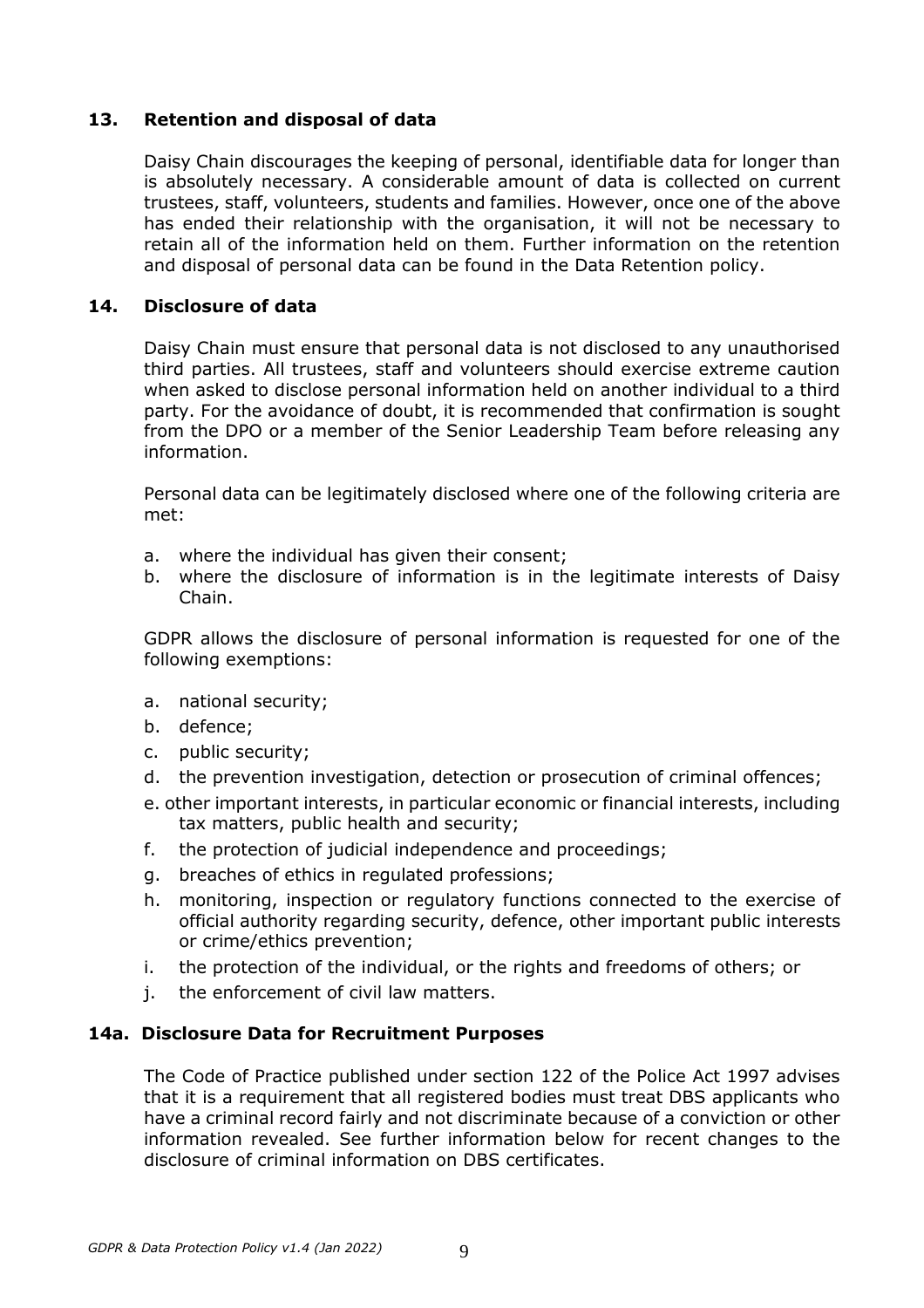The Code also obliges registered bodies to have a written policy on the recruitment of ex- offenders; a copy of which can be given to DBS applicants at the outset of the recruitment process.

### **Overview**

- As an organisation assessing applicants' suitability for positions which are included in the Rehabilitation of Offenders Act 1974 (Exceptions) Order using criminal record checks processed through the Disclosure and Barring Service (DBS), Daisy Chain complies fully with the Code of Practice and undertakes to treat all applicants for positions fairly. Daisy Chain undertakes not to discriminate unfairly against any subject of a criminal record check on the basis of a conviction or other information revealed.
- Daisy Chain can only ask an individual to provide details of convictions and cautions that Daisy Chain are legally entitled to know about. Where a DBS certificate at either standard or enhanced level can legally be requested (where the position is one that is included in the Rehabilitation of Offenders Act 1974 (Exceptions) Order 1975 as amended) and where appropriate Police Act Regulations (as amended), Daisy Chain can only ask an individual about convictions and cautions that are not protected.
- Daisy Chain is committed to the fair treatment of its staff, potential staff or users of its services, regardless of race, gender, religion, sexual orientation, responsibilities for dependants, age, physical/ mental disability or offending background.
- Daisy Chain has a written policy on the recruitment of ex-offenders, which is made available to all DBS applicants at the outset of the recruitment process.
- Daisy Chain actively promotes equality of opportunity for all with the right mix of talent, skills and potential and welcome applications from a wide range of candidates, including those with criminal records. Daisy Chain select all candidates for interview based on their skills, qualifications and experience.
- An application for a criminal record check is only submitted to DBS after a thorough risk assessment has indicated that one is both proportionate and relevant to the position concerned. For those positions where a criminal record check is identified as necessary, all application forms, job adverts and recruitment briefs will contain a statement that an application for a DBS certificate will be submitted in the event of the individual being offered the position.
- Daisy Chain ensures that all those in Daisy Chain who are involved in the recruitment process have been suitably trained to identify and assess the relevance and circumstances of offences. Daisy Chain also ensures that they have received appropriate guidance and training in the relevant legislation relating to the employment of ex-offenders, e.g. the Rehabilitation of Offenders Act 1974.
- At interview, or in a separate discussion, Daisy Chain ensures that an open and transparent conversation exists regarding any history that falls outside of a DBS check.

#### **15. Safeguarding children, young people and adults**

In the event that there is a safeguarding concern in relation to an individual accessing the services offered by Daisy Chain this matter should be passed to the designated safeguarding officer without delay – see the relevant Daisy Chain Safeguarding Policy.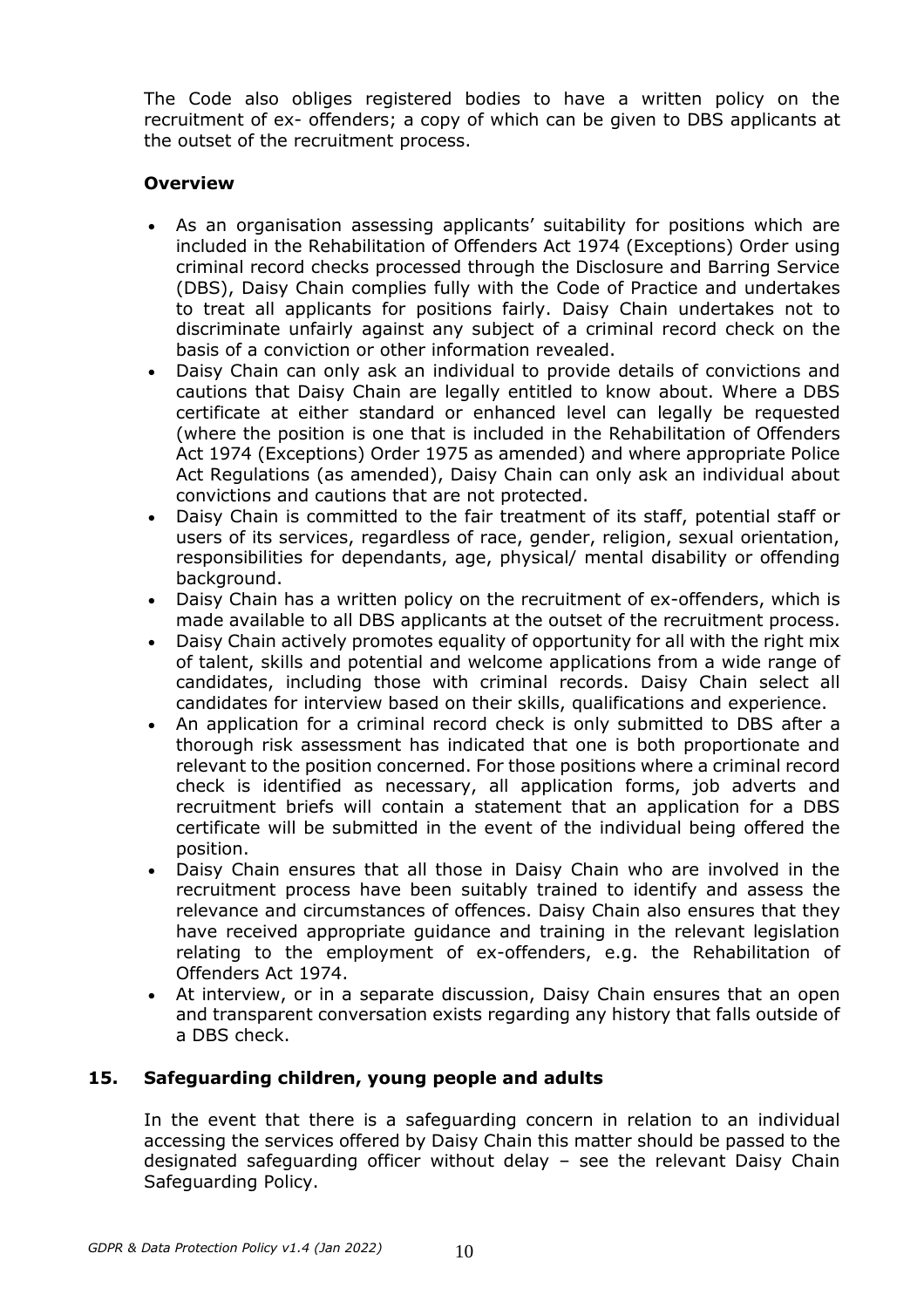The issue of safeguarding is a matter that is not specifically referenced within GDPR, however, it is supported by the Data Protection Act 2018. DPA allows organisations to process information if:

a) the processing is necessary for the purposes of:–

- i) protecting an individual from neglect or physical, mental or emotional harm; or
- ii) protecting the physical, mental or emotional well-being of an individual.

b) the individual is:–

- i) aged under 18, or;
- ii) aged 18 or over and at risk.
- c) the processing of the information is carried out without the consent of the data subject for one of the following reasons:–
	- i) in the circumstances, consent to the processing cannot be given by the data subject;
	- ii) in the circumstances, Daisy Chain are unable to be reasonably expected to obtain the consent of the data subject to the processing;
	- iii) the processing must be carried out without the consent of the data subject as obtaining consent would prejudice the provision of the protection mentioned in section 15(a).

For the purposes of clarity, the DPA recognises an individual aged 18 or over is 'at risk' if there is reasonable cause to suspect that the individual:–

- i) has needs for care and support;
- ii) is experiencing, or at risk of, neglect or physical, mental or emotional harm; and
- iii) as a result of those needs is unable to protect himself or herself against the neglect, harm or risk of it.

#### **16. Profiling and marketing**

Daisy Chain does not undertake any profiling on its service users or supporters nor is there currently any plans to do so.

For the purposes of marketing, Daisy Chain requires and asks for the permission of the individual. This is done on an 'opt in/opt out' basis, and at any time the individual has the option to opt in or opt out of marketing.

Daisy Chain issues regular newsletters to its service users and supporters. This is done using mailchimp. Under the terms and conditions of mailchimp, individuals must also provide their consent for their personal data to be used.

#### **17. Archiving of data**

Under GDPR, organisations are only permitted to store data for no longer than is necessary ('storage limitation'). The timescales for which data is kept is dependent on that nature of the information (for example, documents relating to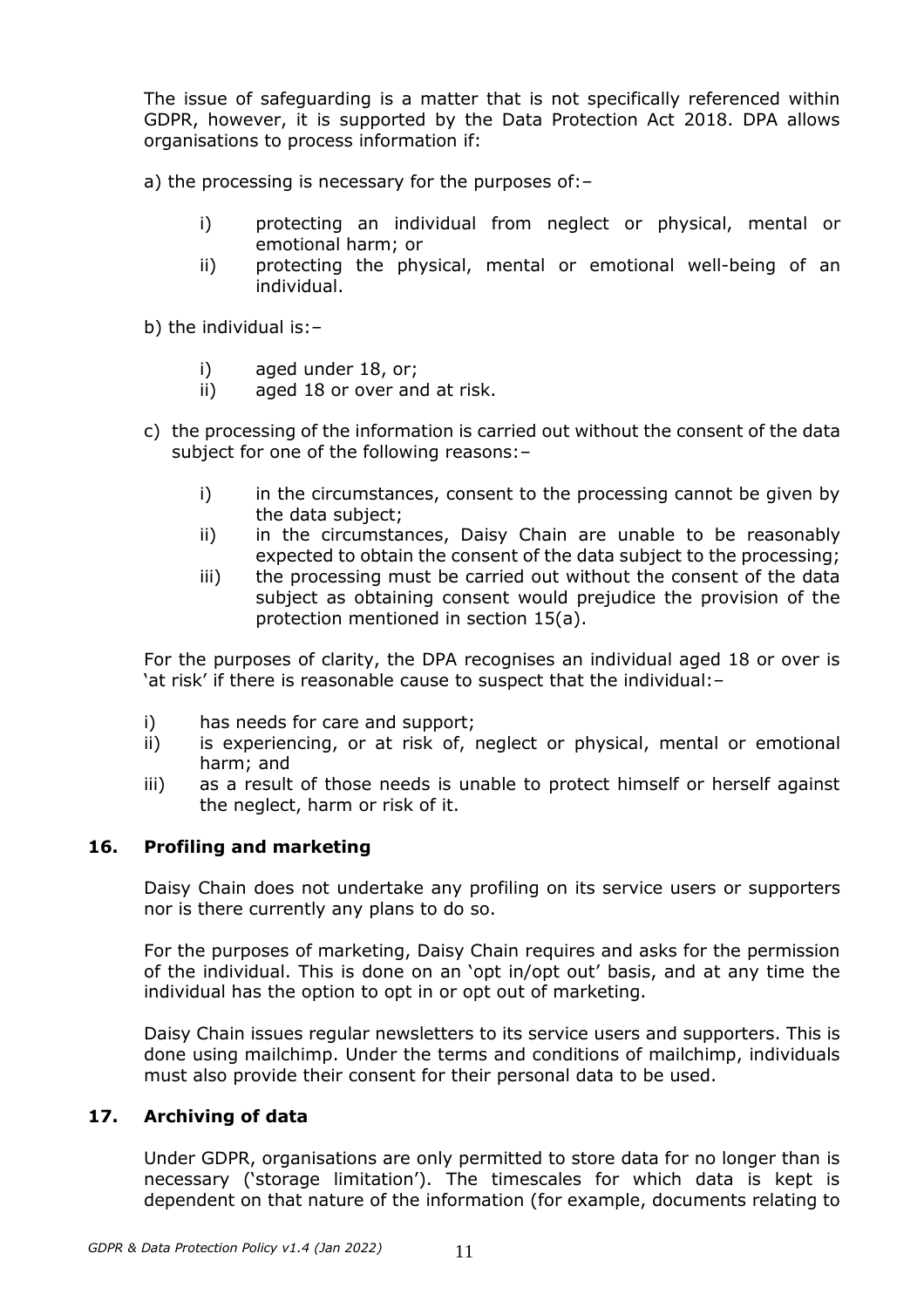insurance policies [employers' liability/public liability] are to be kept indefinitely). Details relating to vehicular insurance may be disposed of if there has been no claims during the life of that policy.

If data is required for statistical purposes, all person identifiable information is to be removed ('pseudonymisation'). Additional information can be kept so long as it is separate and personal data cannot, and is not attributable to a natural person.

#### **18. Use of CCTV**

Daisy Chain uses CCTV for the purposes of preventing and detecting crime. Only staff authorised under the Daisy Chain CCTV policy and the organisations DPO can access the system. Recorded images will be kept for a timescale of no longer than 30 days. This can be less depending on activity.

Any requests for images from CCTV should be directed to either the Site Manager or DPO.

Footage that has been removed from the system will be destroyed as soon as any investigations have concluded.

Further information about Daisy Chain's use of CCTV is in the CCTV Policy.

#### **19. Data Protection Impact Assessments**

To ensure the correct use of personal data, each department will be required to complete a Data Protection Impact Assessment (DPIA). This will help to ensure that the adequate safeguards are in place to protect the personal data that is being processed by Daisy Chain.

New projects within Daisy Chain will be required to complete the DPIA in its entirety (see annex D). This will also form part of the processes of assigning a lawful basis for processing to each new area.

As projects evolve, the need for processing data will change, it is therefore important that the project lead and the DPO regularly review the data (initially 3 months after the start of a new project, then again if there are any amendments made to the data that is required) that is being processed. All DPIA's should then be reviewed annually.

#### **20. Lawful basis for processing – new projects**

It is important that before any new project that requires the processing of person identifiable information commences that a clear and appropriate lawful basis for processing has been assigned.

Once it has become clear that what data is to be recorded, the Information Commissioner's Office Lawful basis interactive guidance tool is to be used to assist in the decision process. This can be found at [https://ico.org.uk/for](https://ico.org.uk/for-organisations/resources-and-support/lawful-basis-interactive-guidance-tool/)[organisations/resources-and-support/lawful-basis-interactive-guidance-tool/](https://ico.org.uk/for-organisations/resources-and-support/lawful-basis-interactive-guidance-tool/)

This information should then be passed to the DPO to review and document the assigned lawful basis for processing.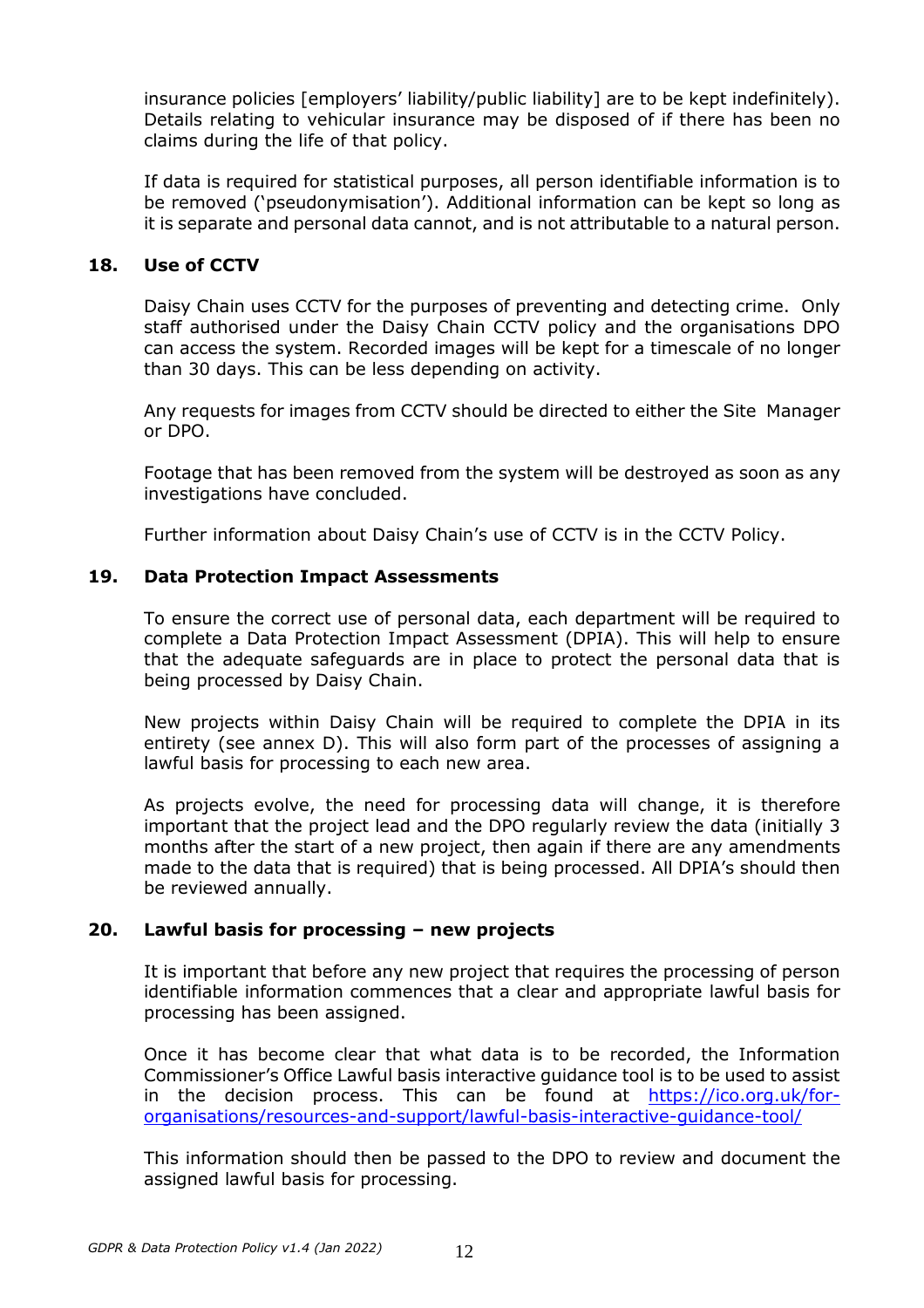### **Annex A**

### **Lawful basis for processing**

- You must have a valid lawful basis in order to process personal data
- There are six available bases for processing. No single basis is 'better' or more important than another – which basis is most appropriate to use will depend on your purpose and relationship with the individual
	- **1) Consent:** the individual has given clear consent for you to process their personal data for a specific purpose
	- **2) Contract:** the processing of data is necessary for a contract you have with the individual, or because they have asked you to take specific steps before entering in to a contract
	- **3) Legal obligation:** the processing is necessary for you to comply with the law (not including contractual obligations)
	- **4) Vital interests:** the processing is necessary to protect someone's life
	- **5) Public task:** the processing is necessary for you to perform a task in the public interest or for your official functions, and the task or function has a clear basis in law
	- **6) Legitimate interests:** the processing is necessary for your legitimate interests or the legitimate interests of a third party unless there is a good reason to protect the individual's personal data which overrides those legitimate interests. (This cannot apply if you are a public authority processing data to perform your official tasks.)

Further information on lawful basis for processing can be found at:

[https://ico.org.uk/for-organisations/guide-to-the-general-data-protection-regulation-gdpr/lawful-basis](https://ico.org.uk/for-organisations/guide-to-the-general-data-protection-regulation-gdpr/lawful-basis-for-processing/#ib3)[for-processing/#ib3](https://ico.org.uk/for-organisations/guide-to-the-general-data-protection-regulation-gdpr/lawful-basis-for-processing/#ib3)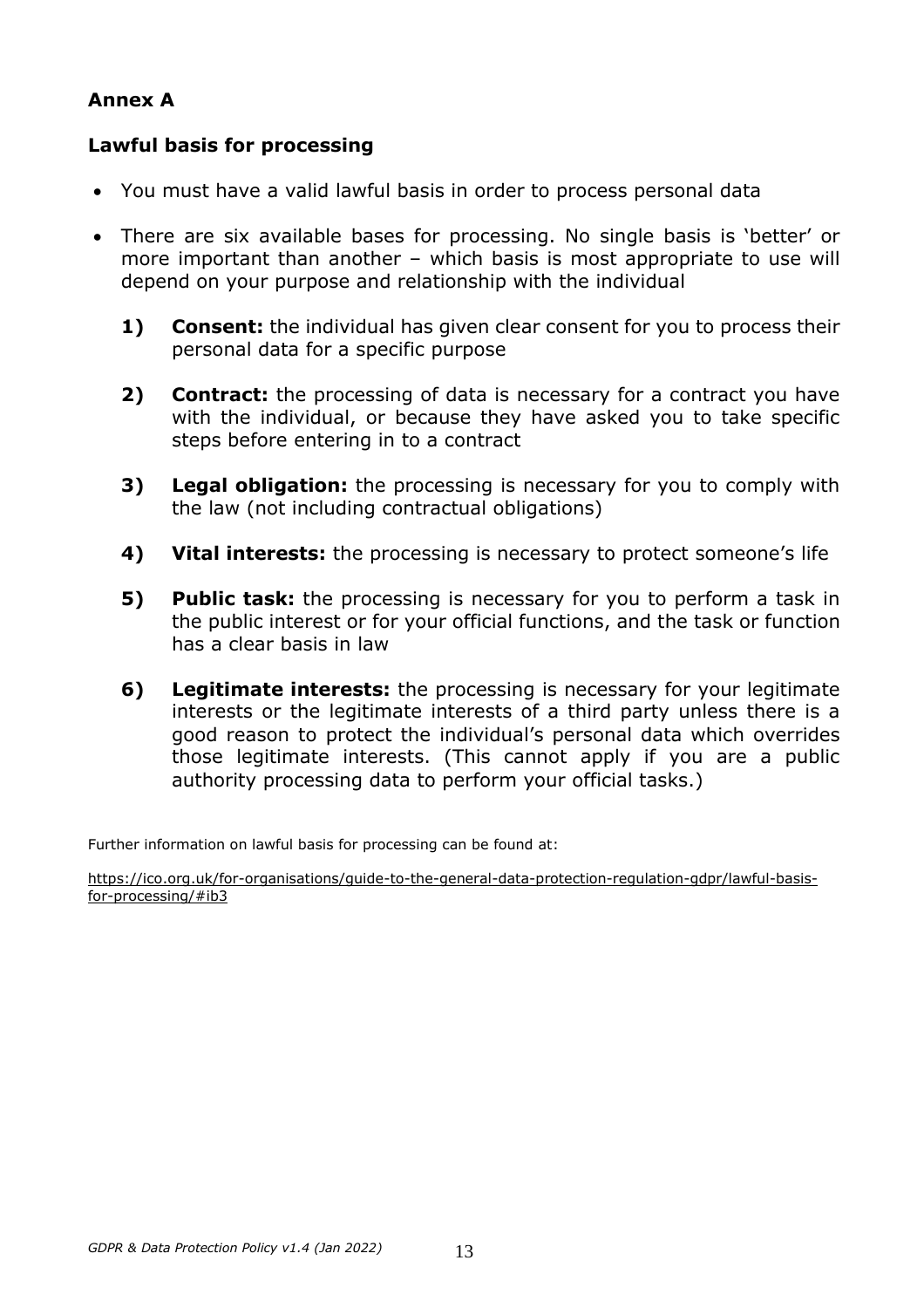## **Annex B**

## **Explanation of key principles of GDPR**

Article 5 of the GDPR sets out the following principles which are at the heart of the General Data Protection Regulation.

Article 5(1) requires that personal data shall be:

- a. processed lawfully, fairly and in a transparent manner in relation to individuals **('lawfulness, fairness and transparency')**;
- b. collected for specified, explicit and legitimate purposes and not processed in a manner that is incompatible with those purposes; further processing for the purpose of archiving in the public interest, scientific or historical research purposes or statistical purposes shall not be considered incompatible with the initial purposes **('purpose limitation')**;
- c. adequate, relevant and limited to what is necessary in relation to the purposes for which they are processed **('data minimisation')**;
- d. accurate and, where necessary, kept up to date; every reasonable step must be taken to ensure that any personal data that is inaccurate, is rectified or erased without delay **('accuracy');**
- e. kept in a form which permits identification of data subjects for no longer than is necessary for the purposes for which the personal data are processed; personal data may be stored for longer periods insofar as the personal data will be processed solely for archiving purposes in the public interest, scientific or historical research purposes or statistical purposes subject to the implementation of the appropriate technical and organisational measures required by the GDPR in order to safeguard the rights and freedoms of individuals **('storage limitation')**;
- f. processed in a manner that ensures appropriate security of the personal data, including protection against unauthorised or unlawful processing and against accidental loss, destruction or damage using appropriate technical or organisational measures **('integrity and confidentiality')**.
- g. being responsible for compliance in line with GDPR, being proactive and organised about your approach to data protection, while demonstrating compliance mean that it must be possible to evidence compliance with the GDPR **('accountability')**.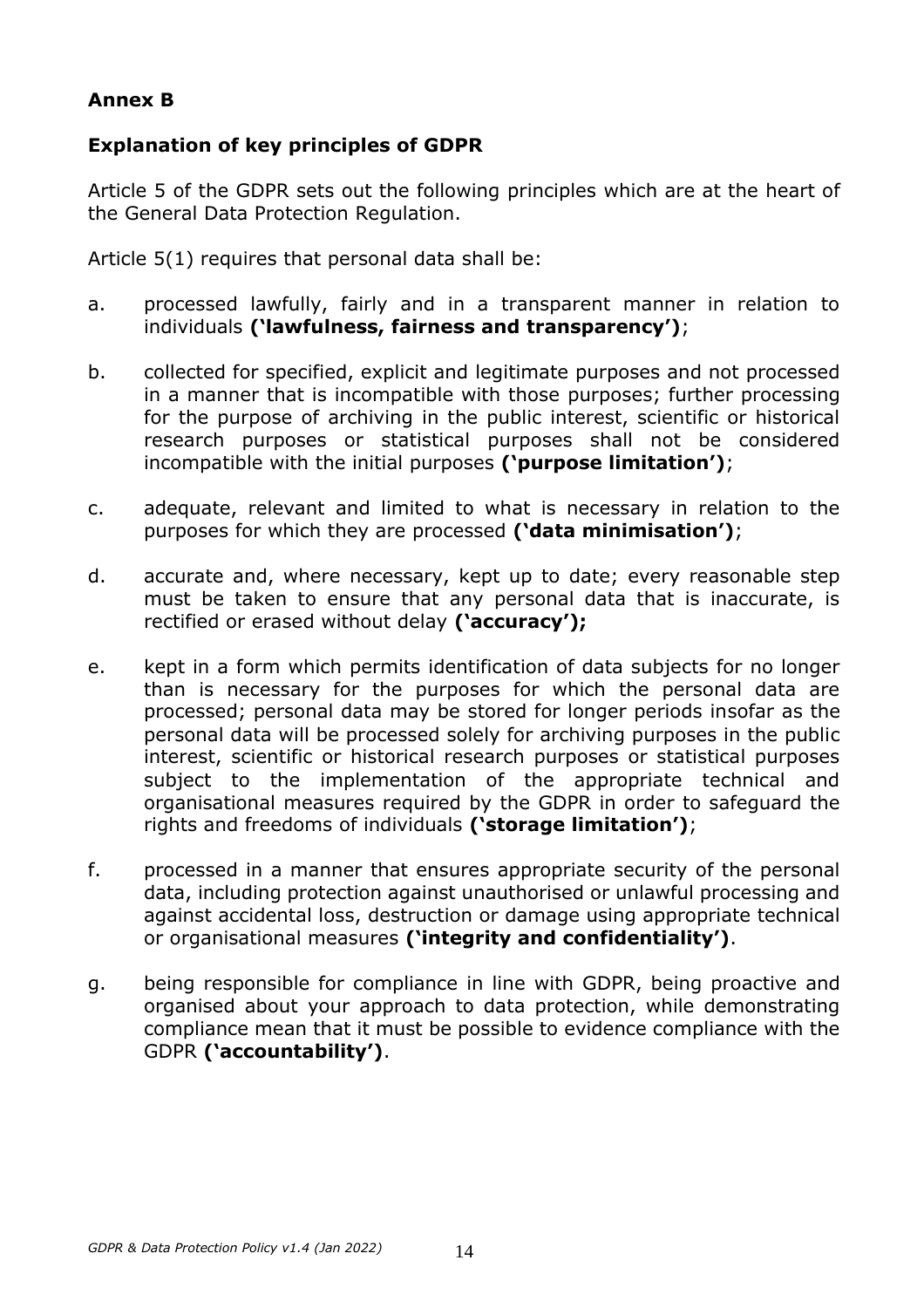# **Annex C**

# **Definitions**

- **a. 'personal data'** means any information relating to an identified or identifiable natural person ('data subject'); an identifiable natural person is one who can be identified, directly or indirectly, in particular by reference to an identifier such as a name, an identification number, location data, an online identifier or to one or more factors specific to the physical, physiological, genetic, mental, economic, cultural or social identity of that natural person;
- **b. 'processing'** means any operation or set of operations which is performed on personal data or on sets of personal data, whether or not by automated means, such as collection, recording, organisation, structuring, storage, adaptation or alteration, retrieval, consultation, use, disclosure by transmission, dissemination or otherwise making available, alignment or combination, restriction, erasure or destruction;
- **c. 'restriction of processing'** means the marking of stored personal data with the aim of limiting their processing in the future;
- **d. 'profiling'** means any form of automated processing of personal data consisting of the use of personal data to evaluate certain personal aspects relating to a natural person, in particular to analyse or predict aspects concerning that natural person's performance at work, economic situation, health, personal preferences, interests, reliability, behaviour, location or movements;
- **e. 'pseudonymisation'** means the processing of personal data in such a manner that the personal data can no longer be attributed to a specific data subject without the use of additional information, provided that such additional information is kept separately and is subject to technical and organisational measures to ensure that the personal data are not attributed to an identified or identifiable natural person;
- **f. 'filing system'** means any structured set of personal data which are accessible according to specific criteria, whether centralised, decentralised or dispersed on a functional or geographical basis;
- **g. 'controller'** means the natural or legal person, public authority, agency or other body which, alone or jointly with others, determines the purposes and means of the processing of personal data; where the purposes and means of such processing are determined by Union or Member State law, the controller or the specific criteria for its nomination may be provided for by Union or Member State law;
- **h. 'processor'** means a natural or legal person, public authority, agency or other body which processes personal data on behalf of the controller;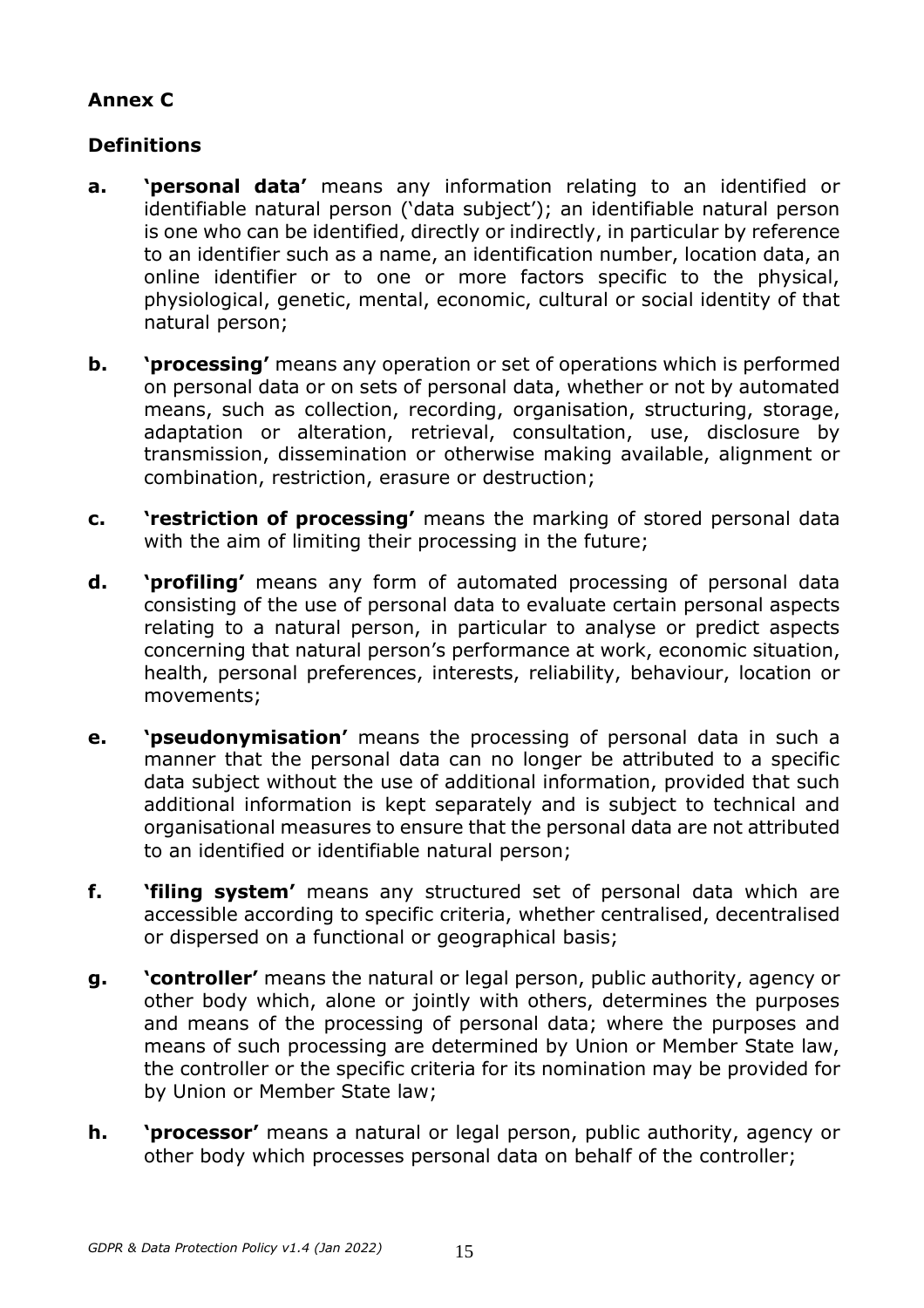- **i. 'recipient'** means a natural or legal person, public authority, agency or another body, to which the personal data are disclosed, whether a third party or not. However, public authorities which may receive personal data in the framework of a particular inquiry in accordance with Union or Member State law shall not be regarded as recipients; the processing of those data by those public authorities shall be in compliance with the applicable data protection rules according to the purposes of the processing;
- **j. 'third party'** means a natural or legal person, public authority, agency or body other than the data subject, controller, processor and persons who, under the direct authority of the controller or processor, are authorised to process personal data;
- **k. 'consent'** of the data subject means any freely given, specific, informed and unambiguous indication of the data subject's wishes by which he or she, by a statement or by a clear affirmative action, signifies agreement to the processing of personal data relating to him or her;
- **l. 'personal data breach'** means a breach of security leading to the accidental or unlawful destruction, loss, alteration, unauthorised disclosure of, or access to, personal data transmitted, stored or otherwise processed;
- **j. Special category data'** means any data revealing racial or ethnic origin, political opinions, religious or philosophical beliefs, or trade union membership, and the processing of genetic data, biometric data for the purpose of uniquely identifying a natural person, data concerning health of data concerning a natural person's sex life of sexual orientation Definition taken from Article 9(1) of the General Data Protection Regulation).
- **k. 'function creep'** means the gradual widening of the use of a technology, system or data beyond the purpose for which it was originally intended, especially when it leads to a potential invasion of privacy.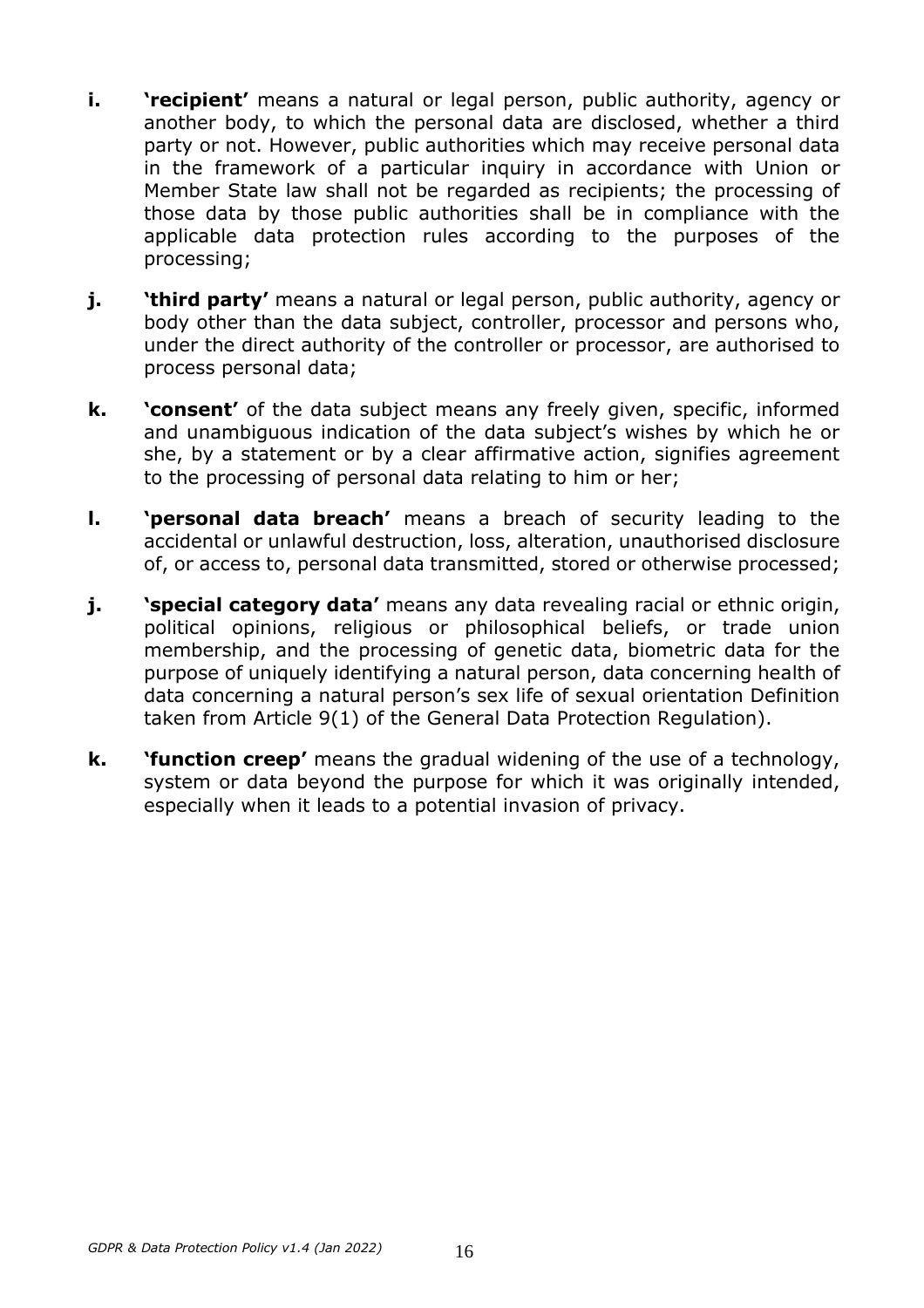## **Annex D**

### **Data Protection Impact Assessment Template**

Step 1: Identify the need for a DPIA

Explain what the project aims to achieve and what type of processing it involves. Other documents, such as proposals, can be link to this. Summarise why you have identified the need for a DPIA.

### Step 2: Describe the processing

**Describe the nature of the processing:** How will you collect, use store and delete data? What is the source of the data? Will you be sharing it with anyone? What types of processing identified as likely high risk are involved?

**Describe the scope of the processing:** What is the nature of the data, and does it include any special category or criminal offence data? How much data will you be collecting and using? How often? How long will you keep it? How many individuals will be affected? What geographical area does it cover?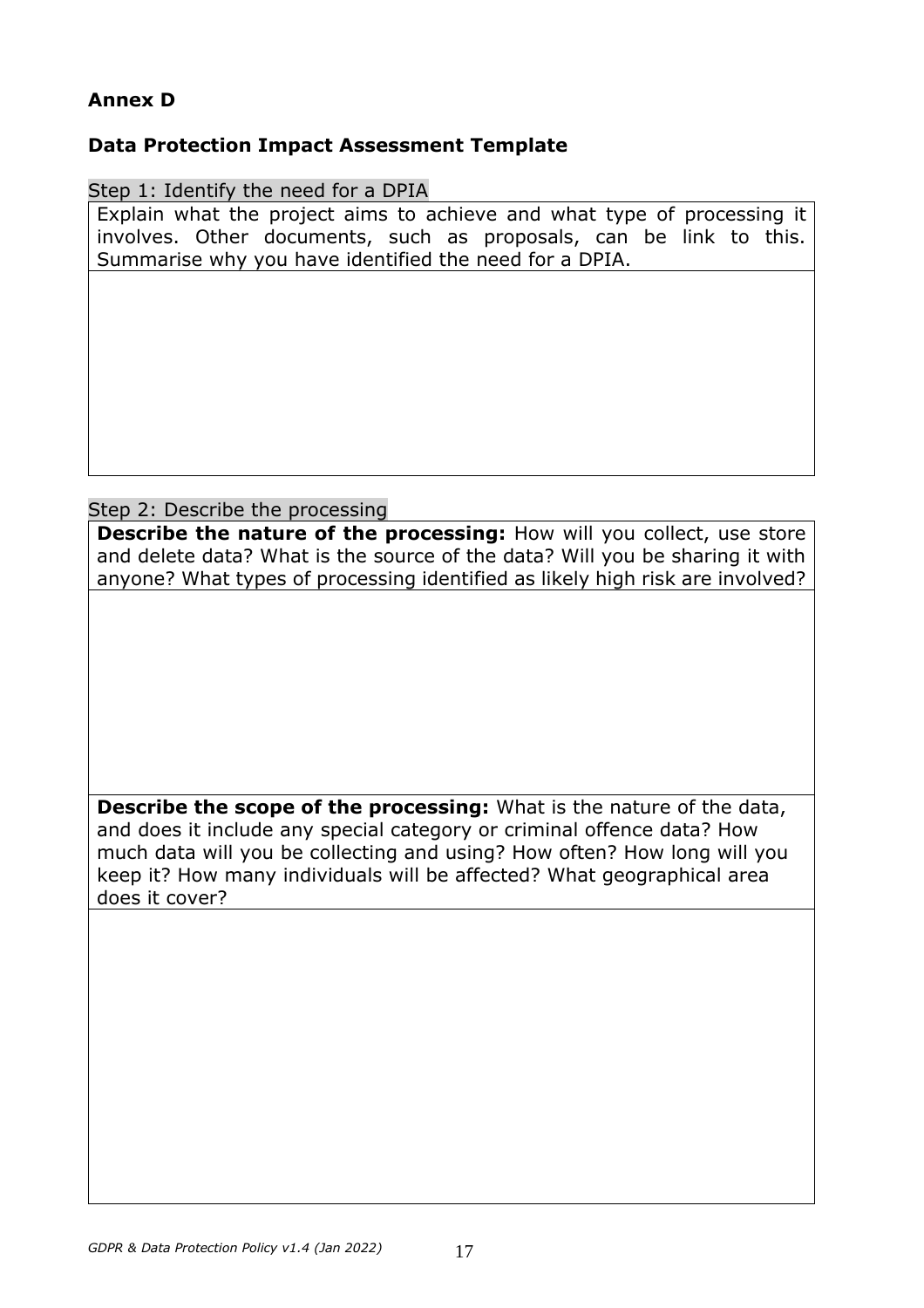**Describe the context of the processing:** What is the nature of your relationship with the individuals? How much control will they have? Would they expect you to use their data in this way? Do they include children and vulnerable groups? Are there prior concerns over this type of processing or security flaws? Is it novel in anyway? What is the current state of technology in this area? Are there any current issues of public concern that you should factor in? Are you signed up to any approved code of conduct or certification scheme (once any have been approved)?

### **Describe the purposes of the processing:** What do you want to achieve? What is the intended effect on individuals? What are the benefits of the processing – for you, and more broadly?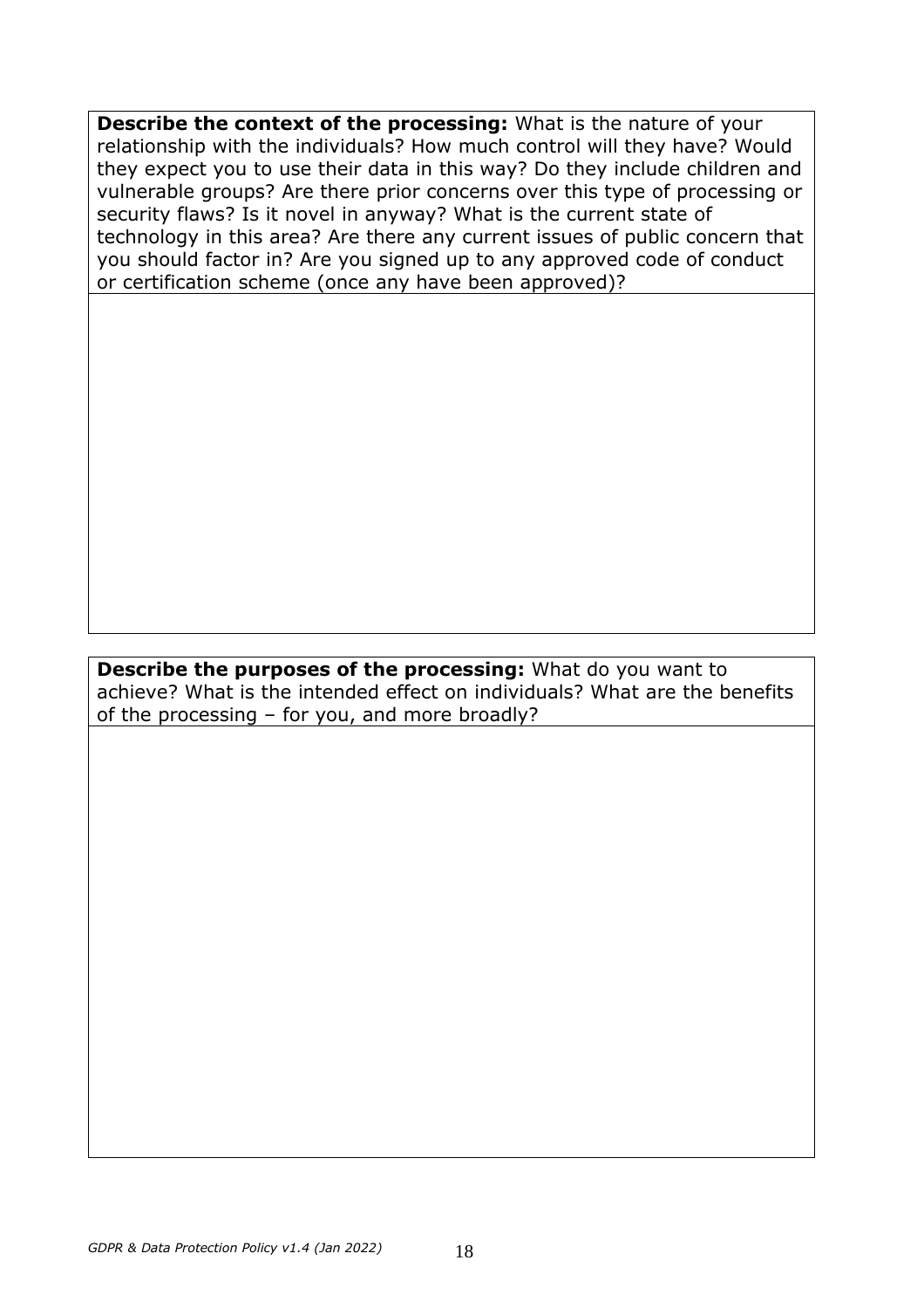### Step 3: Consultation process

**Consider how to consult with the relevant stakeholders:** Describe when and how you will seek individuals' views – or justify why it's not appropriate to do so. Who else do you need to involve within your organisation? Do you need to ask your processors to assist? Do you plan to consult information security experts, or any other experts?

## Step 4: Assess necessity and proportionality

**Describe compliance and proportionality measures, in particular:**  What is your lawful basis for processing? Does the processing actually achieve your purpose? Is there another way to achieve the same outcome? How will you prevent function creep? \* How will you ensure data quality and data minimisation? What information will you give individuals? How will you help support their rights? What measures do you take to ensure processors comply? How do you safeguard any international transfers?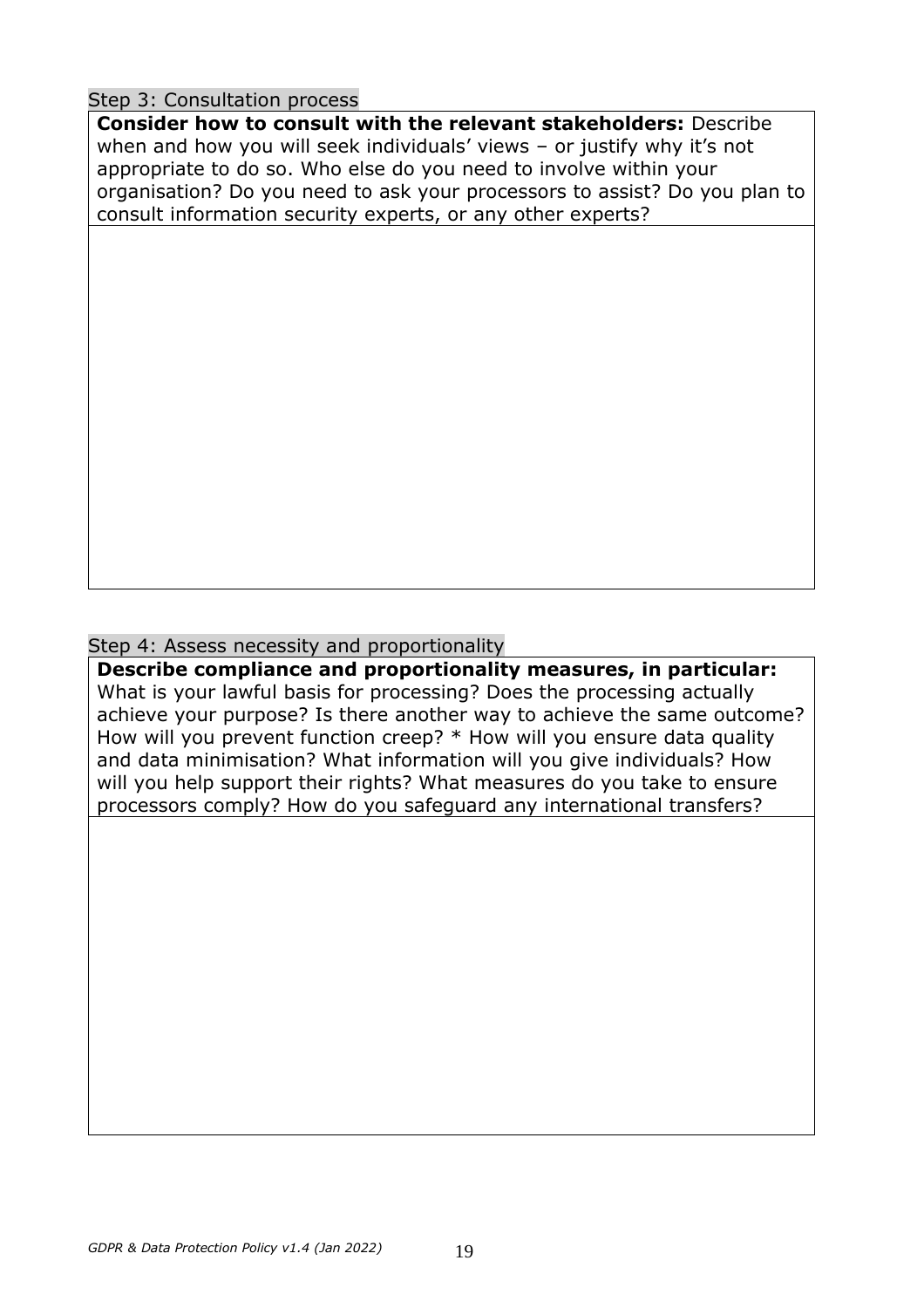| DAISY CHAIN DATA PROTECTION IMPACT ASSESSMENT (STEP 5) |                |                                                                                |  |                |                                         |       |                        |                 |                |                                   |                          |
|--------------------------------------------------------|----------------|--------------------------------------------------------------------------------|--|----------------|-----------------------------------------|-------|------------------------|-----------------|----------------|-----------------------------------|--------------------------|
| <b>Subject of Assessment</b>                           | Assessed By: - |                                                                                |  |                |                                         |       |                        |                 |                |                                   |                          |
| Person(s) at Risk:                                     |                |                                                                                |  |                |                                         |       |                        |                 |                |                                   |                          |
| <b>Severity of Harm</b>                                | Level          | <b>Likelihood of Occurrence</b>                                                |  | Level          |                                         |       |                        |                 |                |                                   |                          |
| Severe                                                 | $\mathfrak{Z}$ | Probable                                                                       |  | $\mathfrak{Z}$ |                                         |       |                        |                 |                |                                   |                          |
| Significant                                            | $\overline{2}$ | Possible                                                                       |  | $\sqrt{2}$     |                                         |       |                        |                 |                |                                   |                          |
| Minimal                                                | $\mathbf{1}$   | Remote                                                                         |  | $\mathbf{1}$   |                                         |       |                        |                 |                |                                   |                          |
|                                                        |                | $Risk = Severity x Likelihood (Guidelines only):\nHazards   Severity   Likeli$ |  |                |                                         |       | 1 - 3 Low 4 - 6 Medium | $7 - 9$ High    |                |                                   |                          |
| <b>Project Name</b>                                    |                |                                                                                |  | Likeli<br>hood | <b>Initial</b><br><b>Risk</b><br>Rating |       | <b>Controls</b>        | <b>Severity</b> | Likeli<br>hood | Residual<br><b>Risk</b><br>Rating | <b>Approved</b><br>(Y/N) |
|                                                        |                |                                                                                |  |                |                                         |       |                        |                 |                |                                   |                          |
|                                                        |                |                                                                                |  |                |                                         |       |                        |                 |                |                                   |                          |
|                                                        |                |                                                                                |  |                |                                         |       |                        |                 |                |                                   |                          |
|                                                        |                |                                                                                |  |                |                                         |       |                        |                 |                |                                   |                          |
|                                                        |                |                                                                                |  |                |                                         |       |                        |                 |                |                                   |                          |
|                                                        |                |                                                                                |  |                |                                         |       |                        |                 |                |                                   |                          |
|                                                        |                |                                                                                |  |                |                                         |       |                        |                 |                |                                   |                          |
|                                                        |                |                                                                                |  |                |                                         |       |                        |                 |                |                                   |                          |
|                                                        |                |                                                                                |  |                |                                         |       |                        |                 |                |                                   |                          |
|                                                        |                |                                                                                |  |                |                                         |       |                        |                 |                |                                   |                          |
|                                                        |                |                                                                                |  |                |                                         |       |                        |                 |                |                                   |                          |
| <b>Signed</b>                                          |                |                                                                                |  |                |                                         | Name: |                        |                 |                |                                   | Date:                    |
|                                                        |                |                                                                                |  |                |                                         |       |                        |                 |                |                                   |                          |
| Counter signed:                                        |                |                                                                                |  | Name:          |                                         |       |                        |                 | Date:          |                                   |                          |